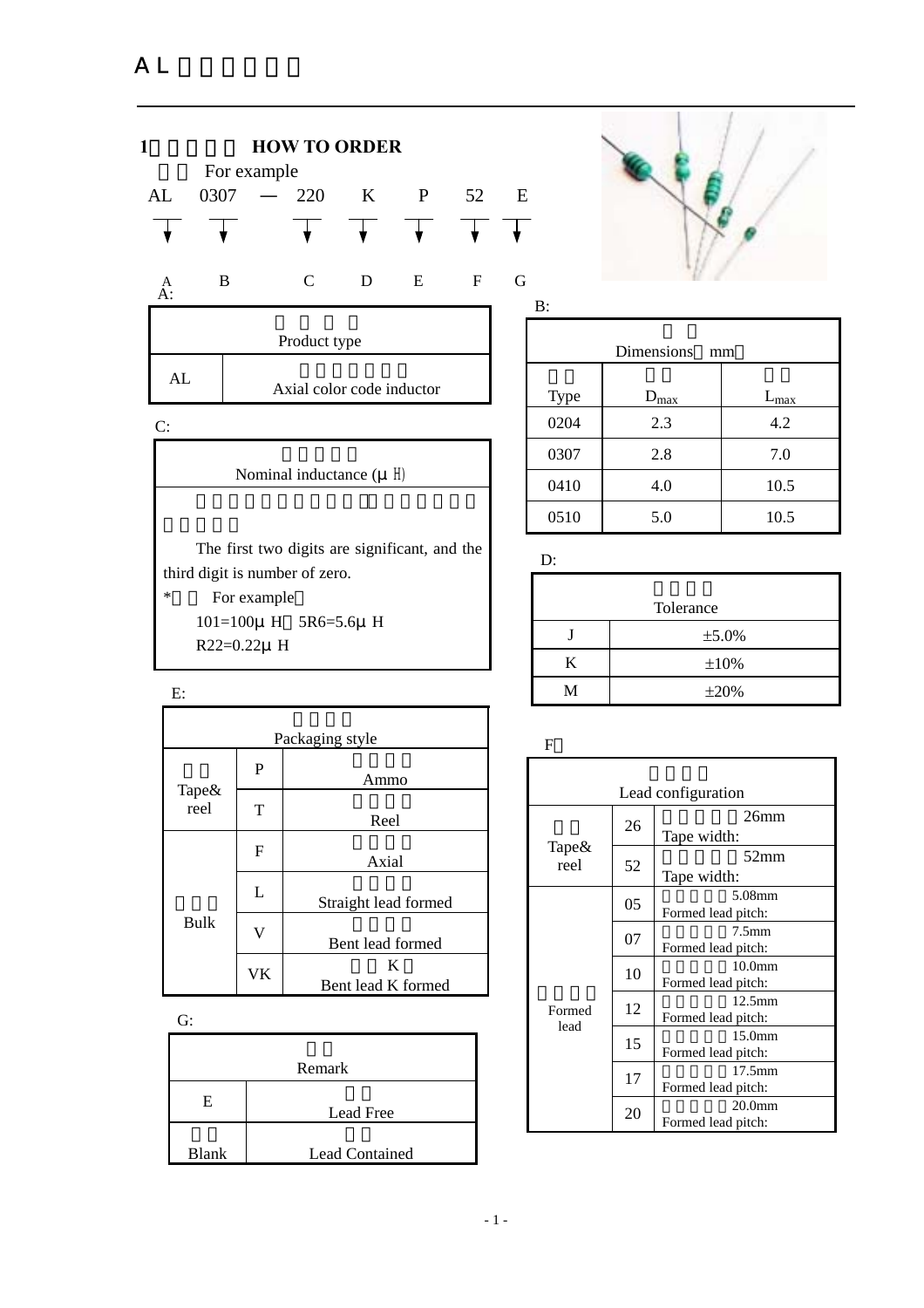# **2**、外形尺寸 **EXTERNAL DIMENSIONS**

|        | Body size<br>$\rm mm$ |      |                                                                                      |                    |             | ₫d<br>øD                                           |
|--------|-----------------------|------|--------------------------------------------------------------------------------------|--------------------|-------------|----------------------------------------------------|
| Type   | D                     | L    | $\mathbf t$                                                                          | $\sf d$            | $\mathbf H$ | $\overline{H}$<br>H                                |
| AL0204 | 2.3                   | 4.2  | $t = 5.08 \pm 0.6$<br>$t = 7.50 \pm 0.6$                                             | 0.50<br>$\pm 0.05$ |             | Axial<br>5±0.05<br>۰                               |
| AL0307 | 2.8                   | 7.0  | $t = 10.0 \pm 0.6$<br>$t = 12.5 \pm 0.6$                                             | 0.50<br>$\pm 0.05$ |             | L type                                             |
| AL0410 | 4.0                   | 10.5 | $t = 12.5 \pm 0.6$<br>$t = 15.0 \pm 0.6$<br>$t = 17.5 \pm 0.6$<br>$t = 20.0 \pm 0.6$ | 0.60<br>$\pm 0.05$ | 20          | 25(nin)<br>25(rin)                                 |
| AL0510 | 5.0                   | 10.5 | $t = 15.0 \pm 0.6$<br>$t = 17.5 \pm 0.6$<br>$t = 20.0 \pm 0.6$                       | 0.65<br>$\pm 0.05$ |             | 30in)<br>$5$ (mlm)<br>V type<br>$\bf K$<br>VK type |

**3**、产品结构 **STRUCTURE** 



| NO.              | Core    | Wire           | ∟ead                  | Coating     | Color code                      |
|------------------|---------|----------------|-----------------------|-------------|---------------------------------|
| Material<br>name | Ferrite | Enamelled wire | Tinned copper<br>wire | Epoxy resin | Epoxy paint for<br>Color coding |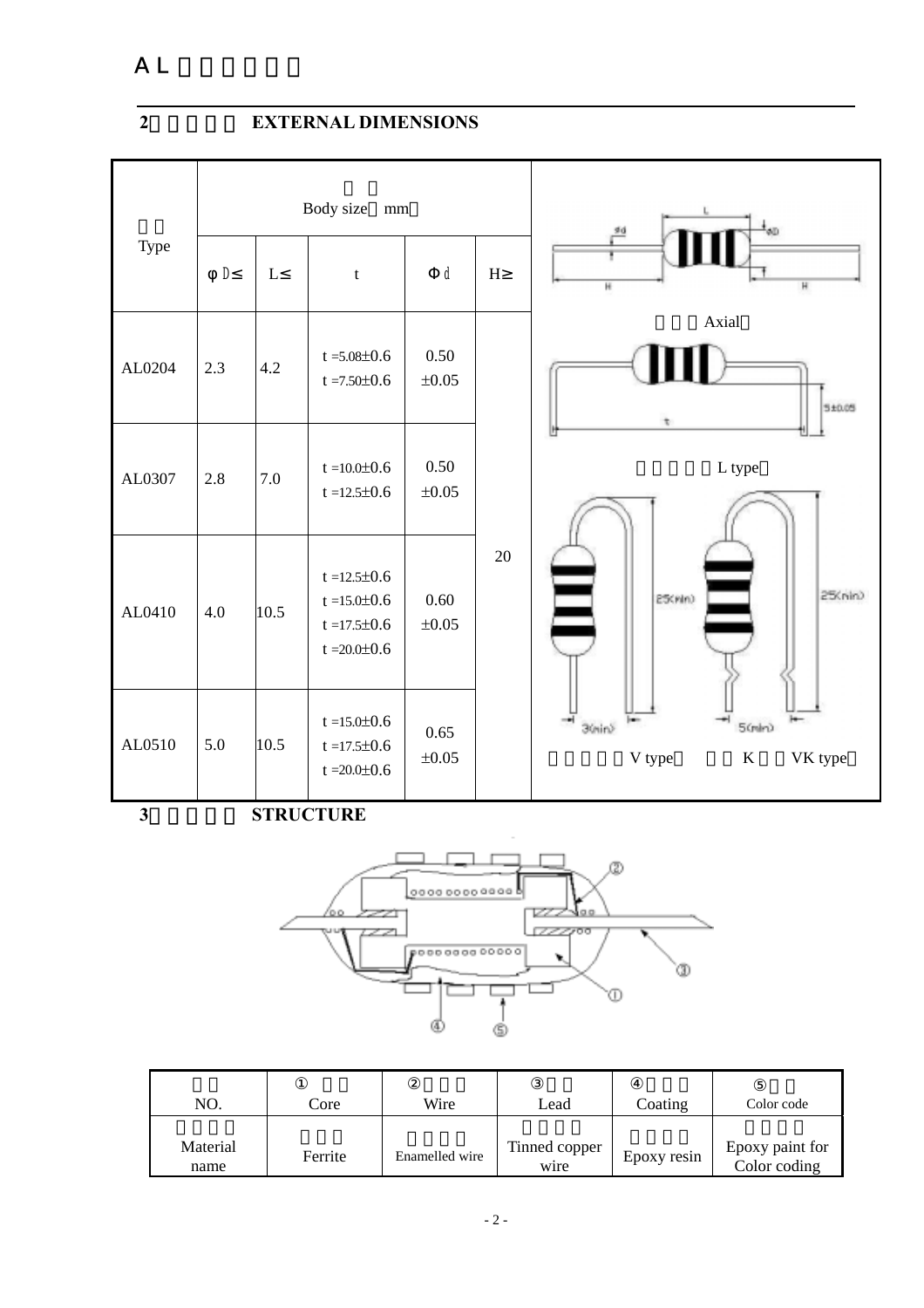

|              | Nominal inductance | Tolerance            |                                       |                       |
|--------------|--------------------|----------------------|---------------------------------------|-----------------------|
|              | $1st$ color zone   | $2nd$ color zone     | $3rd$ color zone                      | $4th$ color zone      |
|              | $1st$ digit        | $2nd$ digit          | $3rd$ digit                           |                       |
| <b>Black</b> | $\boldsymbol{0}$   | $\mathbf{0}$         | $\times$ $10^0$ $1$                   | $\mathbf{M}$<br>± 20% |
| <b>Brown</b> | $\mathbf{1}$       | $\mathbf{1}$         | $\times$ 10 <sup>1</sup> 10           |                       |
| Red          | $\overline{2}$     | $\overline{2}$       | $\times$ 10 <sup>2</sup> 100          |                       |
| Orange       | 3                  | 3                    | $\times$ 10 <sup>3</sup> 1000         |                       |
| Yellow       | $\overline{4}$     | $\overline{4}$       | $10^4$<br>10000<br>$\times$           |                       |
| Green        | 5                  | 5                    | 10 <sup>5</sup><br>100000<br>$\times$ |                       |
| Blue         | 6                  | 6                    |                                       |                       |
| Purple       | $\overline{7}$     | $\overline{7}$       |                                       |                       |
| Gray         | $\,8\,$            | $\,8\,$              |                                       |                       |
| White        | 9                  | 9                    |                                       |                       |
| Gold         | $\sqrt{2}$         | $\sqrt{2}$           | $\times$ 10 <sup>-1</sup> 0.1         | J<br>$± 5\%$          |
| Silver       | $\overline{ }$     | $\sqrt{\phantom{a}}$ | $10^{-2}$ 0.01<br>$\times$            | $±10\%$<br>$\bf K$    |

 $*$  e.g.

 $22uH, \pm 5\%$  + + + If nominal inductance & tolerance is22uH,±5%, respectively red+red+black+gold should be marked;  $1.0uH, \pm 10\%$  + + + If nominal inductance & tolerance is 1.0uH,±10%, respectively brown+black+gold+silver should be marked;  $0.22uH \pm 20\%$  + + +

If nominal inductance & tolerance is 0.22uH,±20%, respectively red+red+silver+black should be marked.

#### LGA0204

NOTE: Only the first three color zones are marked on the body of LGA0204 due to the small body size.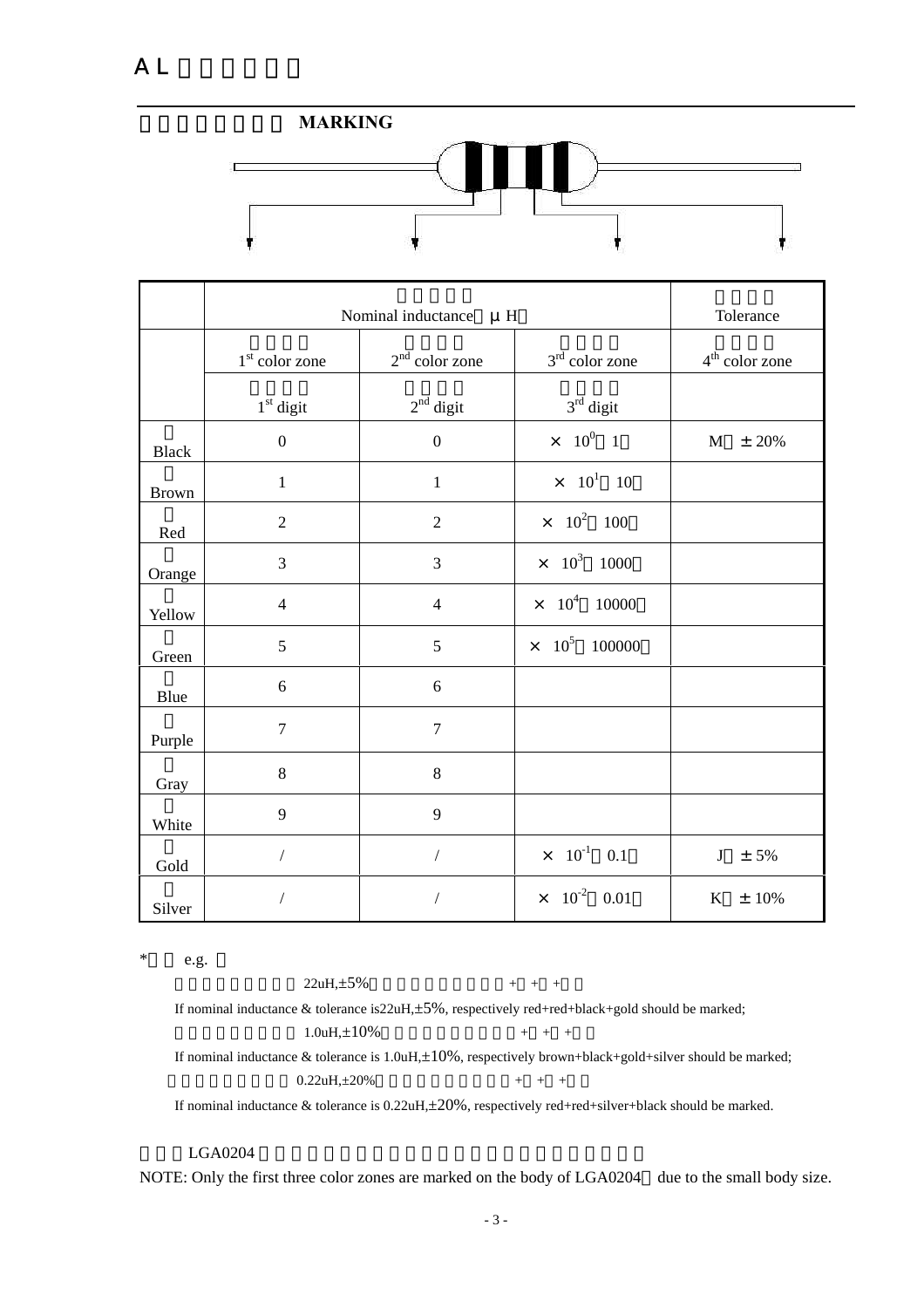**5**、 电性能参数及测试条件

#### **ELECTRICAL CHARACTERISTICS & TEST CONDITIONS** AL0204 AL0204 TYPE INDUCTORS **ELECTRICAL CHARACTERISTICS & TEST CONDITIONS**

| AL0204<br><b>Type</b>  | Inductance<br>μH | <b>Tolerance</b>             | Q<br>min | RDC<br>$\Omega$ max | <b>Test frequency</b><br><b>MHz</b> | <b>SRF</b><br>MHz min | <b>Rated current</b><br>IDC mA<br>max |
|------------------------|------------------|------------------------------|----------|---------------------|-------------------------------------|-----------------------|---------------------------------------|
| AL0204-R22             | 0.22             |                              |          | 0.40                |                                     |                       | 400                                   |
| AL0204-R27             | 0.27             |                              |          | 0.43                |                                     |                       | 380                                   |
| AL0204-R33             | 0.33             |                              |          | 0.48                |                                     |                       | 370                                   |
| AL0204-R39             | 0.39             |                              |          | 0.51                |                                     |                       | 350                                   |
| AL0204-R47             | 0.47             |                              | 35       | 0.56                | 25.2                                | 150                   | 330                                   |
| AL0204-R56             | 0.56             |                              |          | 0.61                |                                     |                       | 320                                   |
| AL0204-R68             | 0.68             |                              |          | 0.67                |                                     |                       | 310                                   |
| AL0204-R82             | 0.82             |                              |          | 0.74                |                                     |                       | 290                                   |
| AL0204-1R0             | $1.0\,$          | M                            |          | 0.80                |                                     |                       | 270                                   |
| AL0204-1R2             | 1.2              | $\pm 20\%$                   |          | 0.90                |                                     | 110                   | 260                                   |
| AL0204-1R5             | 1.5              |                              |          | 1.0                 |                                     | 80                    | 250                                   |
| AL0204-1R8             | 1.8              |                              |          | 1.1                 |                                     | 60                    | 240                                   |
| AL0204-2R2             | 2.2              |                              |          | 1.2                 |                                     | 45                    | 230                                   |
| AL0204-2R7             | 2.7              |                              |          | 1.3                 |                                     | 40                    | 220                                   |
| AL0204-3R3             | 3.3              |                              |          | 1.4                 |                                     | 38                    | 210                                   |
| AL0204-3R9             | 3.9              |                              |          | 1.6                 | 7.96                                | 35                    | 200                                   |
| AL0204-4R7             | 4.7              |                              |          | 1.7                 |                                     | 32                    | 190                                   |
| AL0204-5R6             | 5.6              |                              |          | 1.9                 |                                     | 30                    | 180                                   |
| AL0204-6R8             | 6.8              | $\bf K$                      |          | 2.0                 |                                     | 28                    | 175                                   |
| AL0204-8R2             | 8.2              | $\pm 10\%$                   |          | 2.2                 |                                     | 26                    | 165                                   |
| AL0204-100             | 10               |                              |          | 2.5                 |                                     | 24                    | 160                                   |
| AL0204-120             | 12               |                              |          | 2.5                 |                                     | 22                    | 150                                   |
| AL0204-150             | 15               |                              |          | 2.8                 |                                     | 20                    | 145                                   |
| AL0204-180             | 18               |                              | 40       | 3.1                 |                                     | 18                    | 140                                   |
| AL0204-220             | 22               |                              |          | 3.4                 |                                     | 17                    | 130                                   |
| AL0204-270             | 27               |                              |          | 4.3                 |                                     | 16                    | 80                                    |
| AL0204-330             | 33               |                              |          | 4.7                 |                                     | 14                    | 76                                    |
|                        |                  | J                            |          |                     | 2.52                                |                       |                                       |
| AL0204-470             | 47               | $\pm 5\%$                    |          | 5.8                 |                                     | 12                    | 70                                    |
| AL0204-560             | 56               |                              |          | 6.4                 |                                     | 11                    | 68                                    |
| AL0204-680             | 68               |                              |          | 7.2                 |                                     | 10                    | 64                                    |
| AL0204-820             | 82               |                              |          | 11.0                |                                     | 9.5                   | 46                                    |
| AL0204-101             | 100              |                              |          | 12.0                |                                     | 9.0                   | 44                                    |
| AL0204-121             | 120              |                              |          | 13.0                |                                     | 8.0                   | 42                                    |
| AL0204-151             | 150              |                              |          | 16.0                |                                     | $6.0\,$               | 39                                    |
| AL0204-181             | 180              |                              |          | 18.0                | 0.796                               | 5.5                   | 37                                    |
| AL0204-221             | 220              |                              |          | 20.0                |                                     | 5.0                   | 35                                    |
| Test equipment         |                  | HP4285A (HP4286A<br>HP4287A) |          | HP4338B             |                                     | HM9461                | HP42841A                              |
| Ambient<br>temperature | 18<br>25         |                              |          |                     |                                     |                       |                                       |
| Ambient<br>humidity    | 45%~75%          |                              |          |                     |                                     |                       |                                       |

 $\#$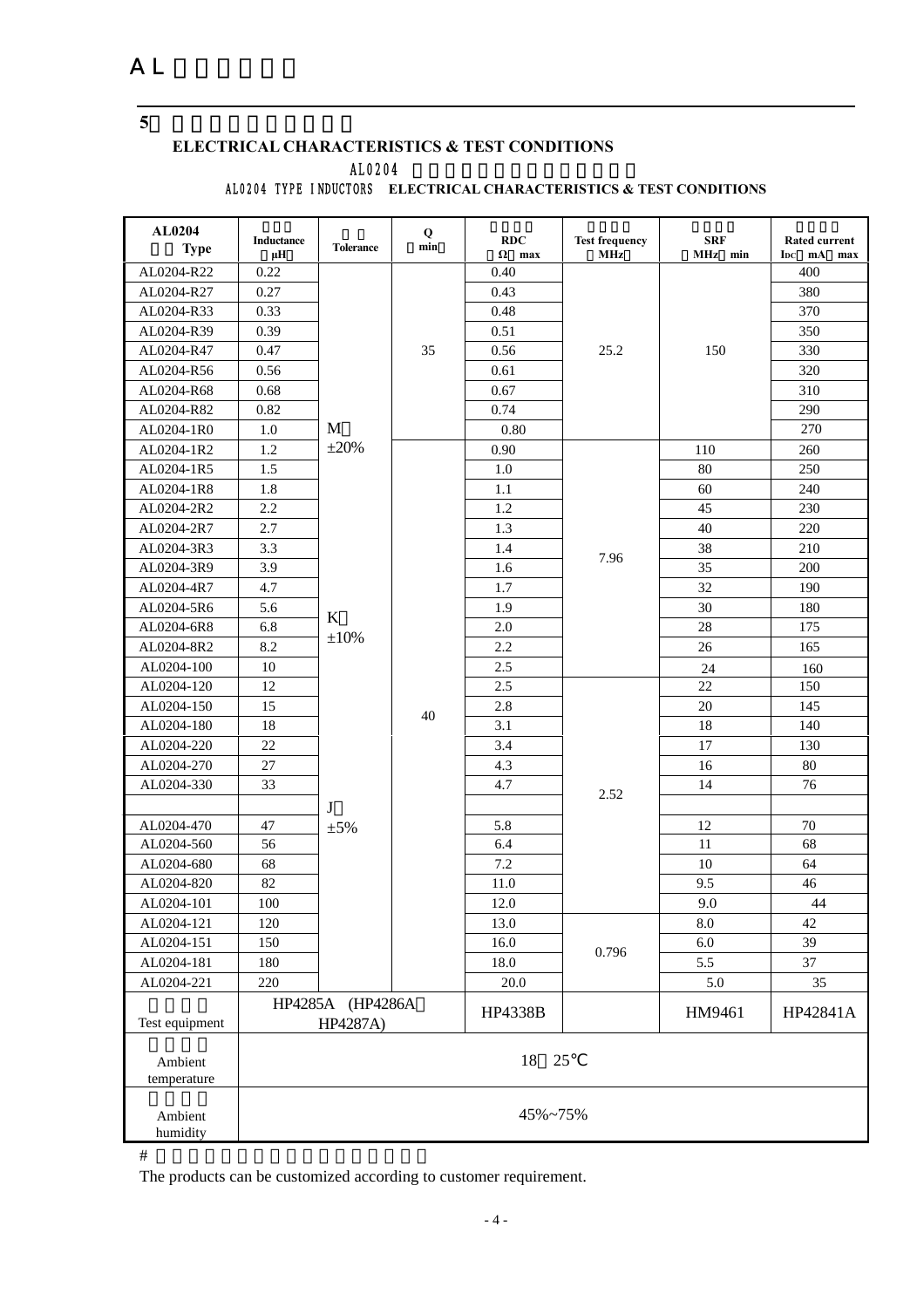| AL0307<br><b>Type</b>    | <b>Inductance</b> | <b>Tolerance</b>          | Q<br>min | <b>RDC</b>        | <b>Test frequency</b> | <b>SRF</b>       | <b>Rated current</b>   |
|--------------------------|-------------------|---------------------------|----------|-------------------|-----------------------|------------------|------------------------|
|                          | μH                |                           |          | $\Omega$ max      | <b>MHz</b>            | MHz min          | I <sub>DC</sub> mA max |
| AL0307-R22               | 0.22              |                           |          | 0.40              |                       |                  | 400                    |
| AL0307-R27               | 0.27              |                           | 35       | 0.43              |                       |                  | 380                    |
| AL0307-R33               | 0.33              |                           |          | 0.48              |                       |                  | 370                    |
| AL0307-R39               | 0.39              |                           |          | 0.51              |                       |                  | 350                    |
| AL0307-R47               | 0.47              |                           |          | 0.56              | 25.2                  | 150              | 330                    |
| AL0307-R56               | 0.56              |                           | 40       | 0.61              |                       |                  | 320                    |
| AL0307-R68               | 0.68<br>0.82      |                           |          | 0.67<br>0.74      |                       |                  | 310<br>290             |
| AL0307-R82               | $1.0\,$           |                           |          | 0.80              |                       |                  | 270                    |
| AL0307-1R0<br>AL0307-1R2 | 1.2               |                           |          | 0.90              |                       | 144              | 260                    |
| AL0307-1R5               | 1.5               |                           |          | 1.0               |                       | 131              | 250                    |
| AL0307-1R8               | 1.8               | M                         |          | 1.1               |                       | 121              | 240                    |
| AL0307-2R2               | 2.2               | $\pm 20\%$                |          | 1.2               |                       | 110              | 230                    |
| AL0307-2R7               | 2.7               |                           |          | 1.3               |                       | 100              | 220                    |
| AL0307-3R3               | 3.3               |                           |          | 1.4               |                       | 94               | 210                    |
| AL0307-3R9               | 3.9               |                           |          | 1.6               | 7.96                  | 65               | 200                    |
| AL0307-4R7               | 4.7               |                           |          | 1.7               |                       | 56               | 190                    |
| AL0307-5R6               | 5.6               |                           |          | 1.9               |                       | 48               | 180                    |
| AL0307-6R8               | 6.8               |                           |          | 2.0               |                       | 37               | 175                    |
| AL0307-8R2               | 8.2               |                           |          | 2.2               |                       | 25               | 165                    |
| AL0307-100               | $\overline{10}$   |                           |          | 2.5               |                       | 21               | 160                    |
| AL0307-120               | 12                |                           |          | 2.5               |                       | 19               | 150                    |
| AL0307-150               | 15                | $\mathbf K$               |          | 2.8               |                       | 17               | 145                    |
| AL0307-180               | 18                | $\pm 10\%$                |          | 3.1               | 2.52                  | 13               | 140                    |
| AL0307-220               | 22                |                           |          | 3.4               |                       | 9.6              | 130                    |
| AL0307-270               | 27                |                           |          | 3.8               |                       | 7.2              | 125                    |
| AL0307-330               | 33                |                           |          | 4.1               |                       | 6.3              | 120                    |
| AL0307-390               | 39                |                           | 50       | 4.5               |                       | 6.3              | 115                    |
| AL0307-470               | 47                |                           |          | 4.9               |                       | 6.3              | 110                    |
| AL0307-560               | 56                |                           |          | 5.3               |                       | 6.2              | 105                    |
| AL0307-680               | 68                |                           |          | 5.8               |                       | 5.7              | 100                    |
| AL0307-820               | 82                |                           |          | 6.3               |                       | 5.3              | 95                     |
| AL0307-101               | 100               | J                         |          | 7.0               |                       | 4.8              | 90                     |
| AL0307-121               | 120               |                           |          | 13.0              |                       | 3.8              | 90                     |
| AL0307-151               | 150               | $\pm 5\%$                 |          | 15.0              |                       | 3.5              | 85                     |
| AL0307-181               | 180               |                           |          | 16.0              |                       | $\overline{3.3}$ | 80                     |
| AL0307-221               | 220               |                           |          | 17.0              |                       | 3.0              | 75                     |
| AL0307-271               | 270               |                           |          | 19.0              |                       | 2.8              | 65                     |
| AL0307-331               | 330               |                           |          | 20.0              | 0.796                 | 2.6              | 60                     |
| AL0307-391               | 390               |                           |          | $\overline{22.0}$ |                       | 2.4              | $\overline{55}$        |
| AL0307-471               | 470               |                           |          | 24.0              |                       | 2.25             | $\overline{55}$        |
| AL0307-561               | 560               |                           |          | 26.0              |                       | 2.10             | 50                     |
| AL0307-681               | 680               |                           |          | 28.0              |                       | 1.95             | 45                     |
| AL0307-821               | 820               |                           |          | 30.0              |                       | 1.85             | 40                     |
| AL0307-102               | 1000              |                           |          | 33.0              |                       | 1.40             | 40                     |
| Test equipment           |                   | HP4285A (HP4286A HP4287A) |          | HP4338B           |                       | HM9461           | HP42841A               |
| Ambient<br>temperature   | 18<br>25          |                           |          |                   |                       |                  |                        |
| Ambient<br>humidity      | 45%~75%           |                           |          |                   |                       |                  |                        |

|  | AL0307 |                                                                     |
|--|--------|---------------------------------------------------------------------|
|  |        | LGA0307 TYPE INDUCTORS ELECTRICAL CHARACTERISTICS & TEST CONDITIONS |

 $\#$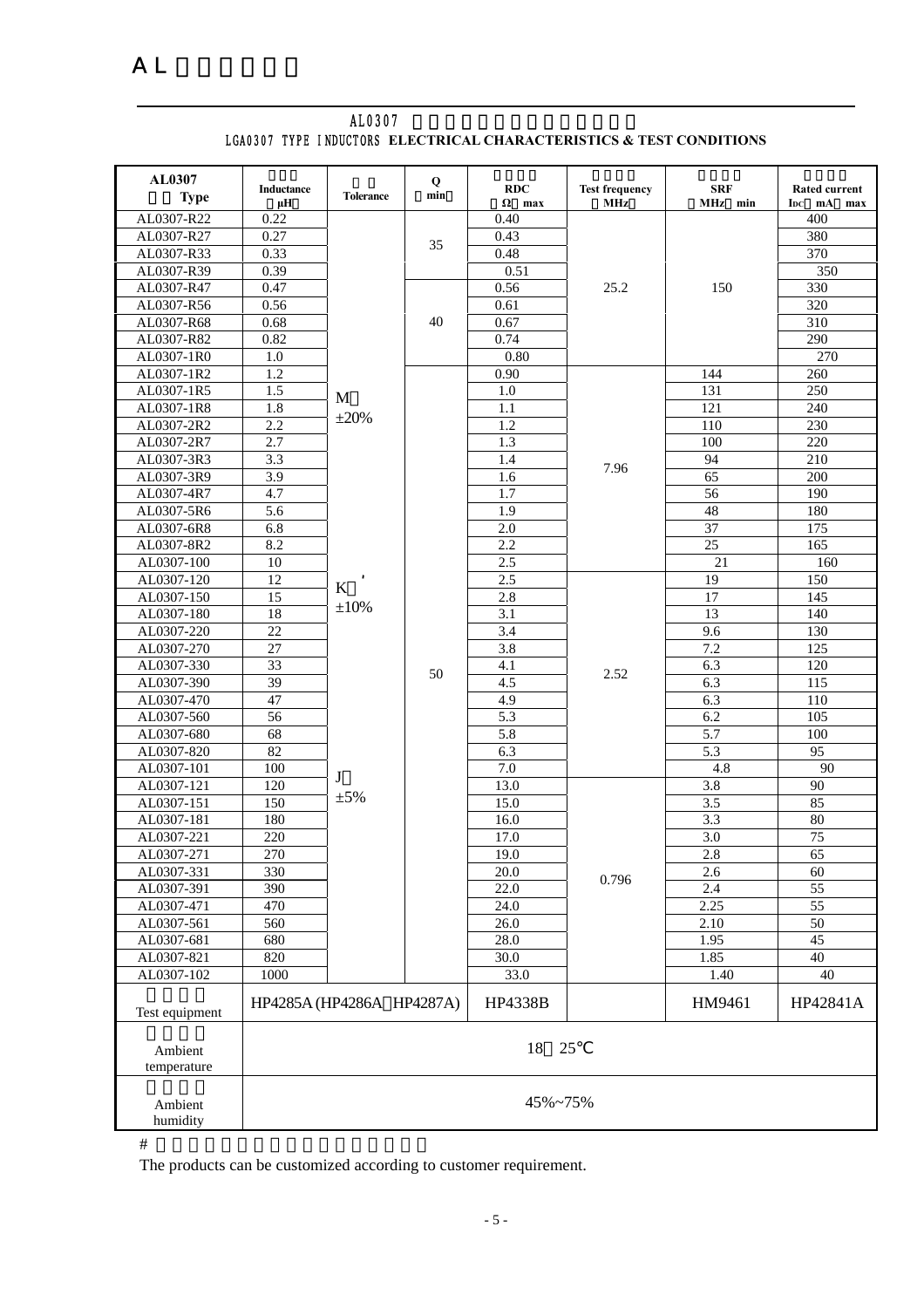| <b>LGA0410</b><br><b>Type</b> | Inductance<br>μH          | <b>Tolerance</b> | Q<br>min        | <b>RDC</b><br>$\Omega$ max | <b>Test frequency</b><br><b>MHz</b> | <b>SRF</b><br>MHz min   | Rated current<br>$I_{DC}$ mA<br>max |  |
|-------------------------------|---------------------------|------------------|-----------------|----------------------------|-------------------------------------|-------------------------|-------------------------------------|--|
| AL0410-R22                    | 0.22                      |                  | 45              | 0.10                       |                                     | 300                     | 1400                                |  |
| AL0410-R27                    | 0.27                      |                  | 45              | 0.11                       |                                     | 270                     | 1320                                |  |
| AL0410-R33                    | 0.33                      |                  | 45              | 0.12                       |                                     | 250                     | 1280                                |  |
| AL0410-R39                    | 0.39                      |                  | 45              | 0.13                       |                                     | 230                     | 1200                                |  |
| AL0410-R47                    | 0.47                      |                  | 45              | 0.14                       | 25.2                                | 220                     | 1150                                |  |
| AL0410-R56                    | 0.56                      |                  | 45              | 0.15                       |                                     | 200                     | 1122                                |  |
| AL0410-R68                    | 0.68                      |                  | 45              | 0.16                       |                                     | 190                     | 1030                                |  |
| AL0410-R82                    | 0.82                      |                  | 45              | 0.17                       |                                     | 172                     | 980                                 |  |
| AL0410-1R0                    | 1.0                       |                  | 45              | 0.19                       |                                     | 157                     | 920                                 |  |
| AL0410-1R2                    | 1.2                       |                  | 50              | 0.21                       |                                     | 144                     | 880                                 |  |
| AL0410-1R5                    | 1.5                       |                  | 50              | 0.23                       |                                     | 131                     | 830                                 |  |
| AL0410-1R8                    | 1.8                       | M                | 55              | 0.25                       |                                     | 121                     | 790                                 |  |
| AL0410-2R2                    | 2.2                       | $\pm 20\%$       | $\overline{55}$ | 0.28                       |                                     | 110                     | 750                                 |  |
| AL0410-2R7                    | 2.7                       |                  | 60              | 0.30                       |                                     | 100                     | 720                                 |  |
| AL0410-3R3                    | 3.3                       |                  | 65              | 0.34                       |                                     | 94                      | 670                                 |  |
| AL0410-3R9                    | 3.9                       |                  | 65              | 0.37                       | 7.96                                | 65                      | 640                                 |  |
| AL0410-4R7                    | 4.7                       |                  | 70              | 0.39                       |                                     | 56                      | 620                                 |  |
| AL0410-5R6                    | 5.6                       |                  | $\overline{70}$ | 0.43                       |                                     | 48                      | 590                                 |  |
| AL0410-6R8                    | 6.8                       |                  | $\overline{75}$ | 0.48                       |                                     | 37                      | 550                                 |  |
| AL0410-8R2                    | 8.2                       |                  | 80              | 0.52                       |                                     | $\overline{25}$         | 530                                 |  |
| AL0410-100                    | 10                        |                  | 65              | 0.58                       |                                     | 21                      | 500                                 |  |
| AL0410-120                    | 12                        |                  | 50              | 0.63                       |                                     | 19                      | 480                                 |  |
| AL0410-150                    | 15                        | K                | $\overline{50}$ | 0.72                       |                                     | 17                      | 460                                 |  |
| AL0410-180                    | 18                        | $\pm 10\%$       | 50              | 0.77                       |                                     | 13                      | 430                                 |  |
| AL0410-220                    | 22                        |                  | 50              | 0.84                       | 2.52                                | 9.6                     | 410                                 |  |
| AL0410-270                    | 27                        |                  | $\overline{55}$ | 0.94                       |                                     | 7.2                     | 390                                 |  |
|                               |                           |                  |                 |                            |                                     |                         |                                     |  |
| AL0410-330<br>AL0410-390      | 33<br>39                  |                  | 55<br>50        | 1.03<br>1.12               |                                     | 6.3<br>6.3              | 370<br>350                          |  |
| AL0410-470                    | 47                        |                  | 45              | 1.22                       |                                     | 6.3                     | 340                                 |  |
| AL0410-560                    | 56                        |                  | $\overline{40}$ | 1.34                       |                                     | 6.2                     | 320                                 |  |
| AL0410-680                    | 68                        |                  | 40              | 1.47                       |                                     | 5.7                     | 305                                 |  |
| AL0410-820                    | 82                        |                  | $\overline{35}$ | 1.62                       |                                     | 5.3                     | 290                                 |  |
| AL0410-101                    | 100                       |                  | 30              | 1.80                       |                                     | 4.8                     | 275                                 |  |
| AL0410-121                    | 120                       | J                | $\overline{55}$ | 3.70                       |                                     | 3.8                     | 185                                 |  |
| AL0410-151                    | 150                       | $\pm 5\%$        | 45              | 4.20                       |                                     | 3.5                     | 175                                 |  |
|                               |                           |                  | 50              |                            |                                     |                         |                                     |  |
| AL0410-181<br>AL0410-221      | 180<br>220                |                  | 55              | 4.60<br>5.10               |                                     | 3.3<br>$\overline{3.0}$ | 165<br>155                          |  |
| AL0410-271                    | 270                       |                  | 65              | 5.80                       |                                     | 2.8                     | 145                                 |  |
| AL0410-331                    | 330                       |                  | 65              | 6.40                       |                                     | 2.6                     | 137                                 |  |
|                               | 390                       |                  |                 | 7.00                       | 0.796                               | 2.4                     |                                     |  |
| AL0410-391                    |                           |                  | 65              |                            |                                     |                         | 133                                 |  |
| AL0410-471                    | 470                       |                  | 60              | 7.70                       |                                     | 2.25                    | 126                                 |  |
| AL0410-561                    | 560                       |                  | 60              | 8.50                       |                                     | 2.10                    | 120                                 |  |
| AL0410-681                    | 680                       |                  | 55              | 9.40                       |                                     | 1.95                    | 113                                 |  |
| AL0410-821                    | 820                       |                  | 55              | 10.50                      |                                     | 1.85                    | 105                                 |  |
| AL0410-102                    | 1000                      |                  | 50              | 14.00                      |                                     | 1.40                    | 100                                 |  |
| Test equipment                | HP4285A (HP4286A HP4287A) |                  |                 | HP4338B                    |                                     | HM9461                  | HP42841A                            |  |
| Ambient<br>temperature        | 18<br>25                  |                  |                 |                            |                                     |                         |                                     |  |
| Ambient<br>humidity           |                           | 45%~75%          |                 |                            |                                     |                         |                                     |  |

#### AL0410 **Department** AL0410 TYPE INDUCTORS **ELECTRICAL CHARACTERISTICS & TEST CONDITIONS**

 $\#$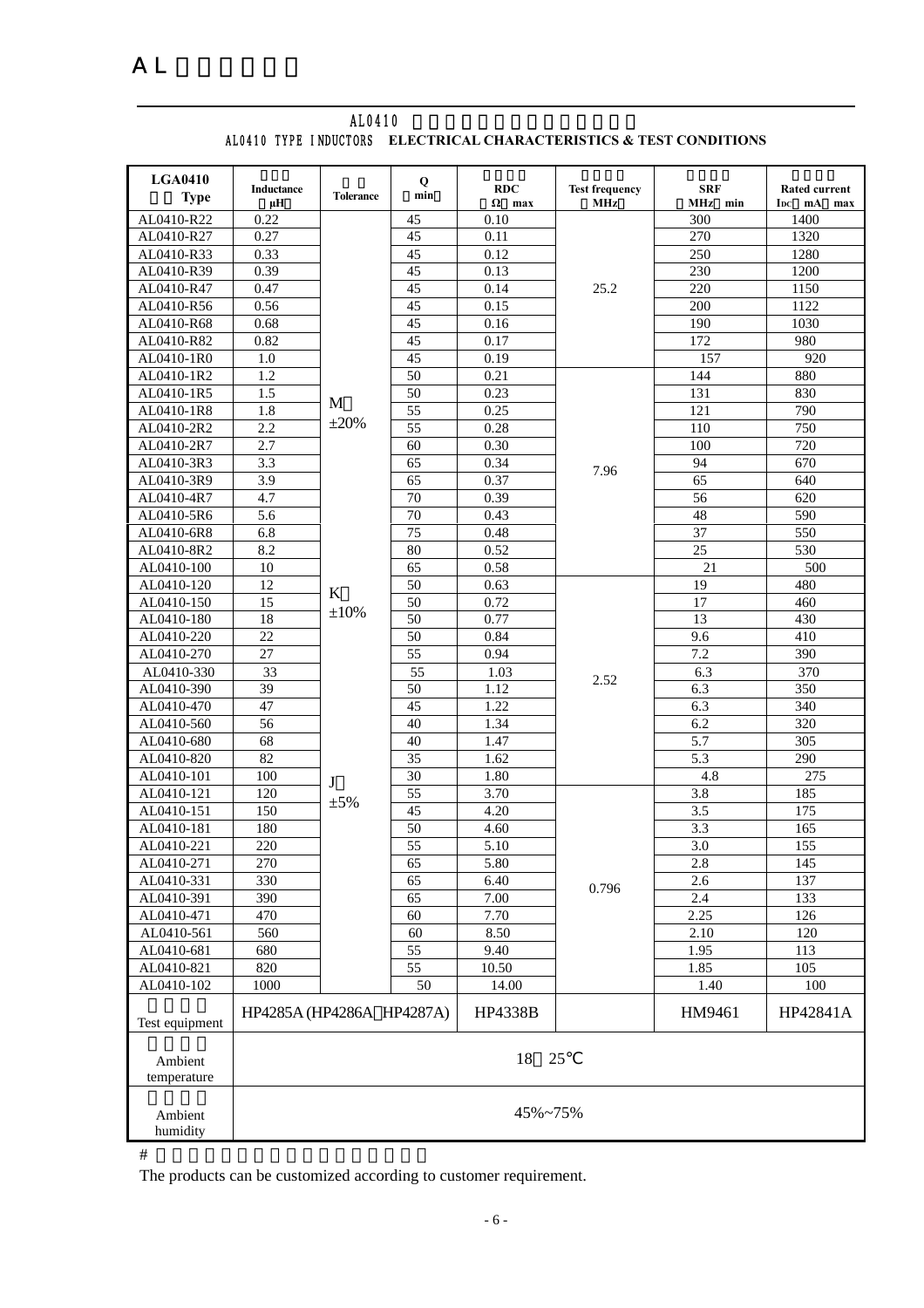| AL0510<br><b>Type</b>  | Inductance<br>$\mu$ H               | <b>Tolerance</b> | $\bf Q$<br>min | RDC<br>$\Omega$ max | <b>Test frequency</b><br>MHz | <b>SRF</b><br>MHz min | <b>Rated current</b><br>IDC mA max |
|------------------------|-------------------------------------|------------------|----------------|---------------------|------------------------------|-----------------------|------------------------------------|
| AL0510-471             | 470                                 |                  | 60             | 7.70                |                              | 1.9                   | 126                                |
| AL0510-561             | 560                                 |                  | 50             | 8.50                |                              | 1.8                   | 120                                |
| AL0510-681             | 680                                 |                  | 55             | 9.00                | 0.796                        | 1.5                   | 113                                |
| AL0510-821             | 820                                 | M                | 45             | 10.5                |                              | 1.2                   | 105                                |
| AL0510-102             | 1000                                | $\pm$ 20%        | 45             | 14.0                |                              | 1.0                   | 100                                |
| AL0510-122             | 1200                                |                  | 40             | 16.9                |                              | 0.95                  | 95                                 |
| AL0510-152             | 1500                                |                  | 40             | 21.6                |                              | 0.90                  | 90                                 |
| AL0510-182             | 1800                                | К<br>± 10%       | 40             | 24.0                |                              | 0.85                  | 85                                 |
| AL0510-222             | 2200                                |                  | 40             | 34.7                | 0.252                        | 0.80                  | 80                                 |
| AL0510-272             | 2700                                |                  | 40             | 40.0                |                              | 0.75                  | 75                                 |
| AL0510-332             | 3300                                |                  | 40             | 59.5                |                              | 0.70                  | 62                                 |
| AL0510-392             | 3900                                | J                | 40             | 66.0                |                              | 0.65                  | 59                                 |
| AL0510-472             | 4700                                | ± 5%             | 40             | 74.0                |                              | 0.60                  | 55                                 |
| AL0510-562             | 5600                                |                  | 30             | 80.0                |                              | 0.50                  | 40                                 |
| AL0510-682             | 6800                                |                  | 30             | 85.0                |                              | 0.45                  | 35                                 |
| AL0510-822             | 8200                                |                  | 30             | 95.0                |                              | 0.40                  | 30                                 |
| AL0510-103             | 10000                               |                  | 20             | 105.0               | 0.0796                       | 0.35                  | 25                                 |
| Test equipment         | <b>HP4285A</b><br>(HP4286A HP4287A) |                  | HP4338B        |                     | HM9461                       | HP42841A              |                                    |
| Ambient<br>temperature | 18<br>25                            |                  |                |                     |                              |                       |                                    |
| Ambient<br>humidity    | 45%~75%                             |                  |                |                     |                              |                       |                                    |

AL0510 AL0510 TYPE INDUCTORS **ELECTRICAL CHARACTERISTICS & TEST CONDITIONS** 

 $\#$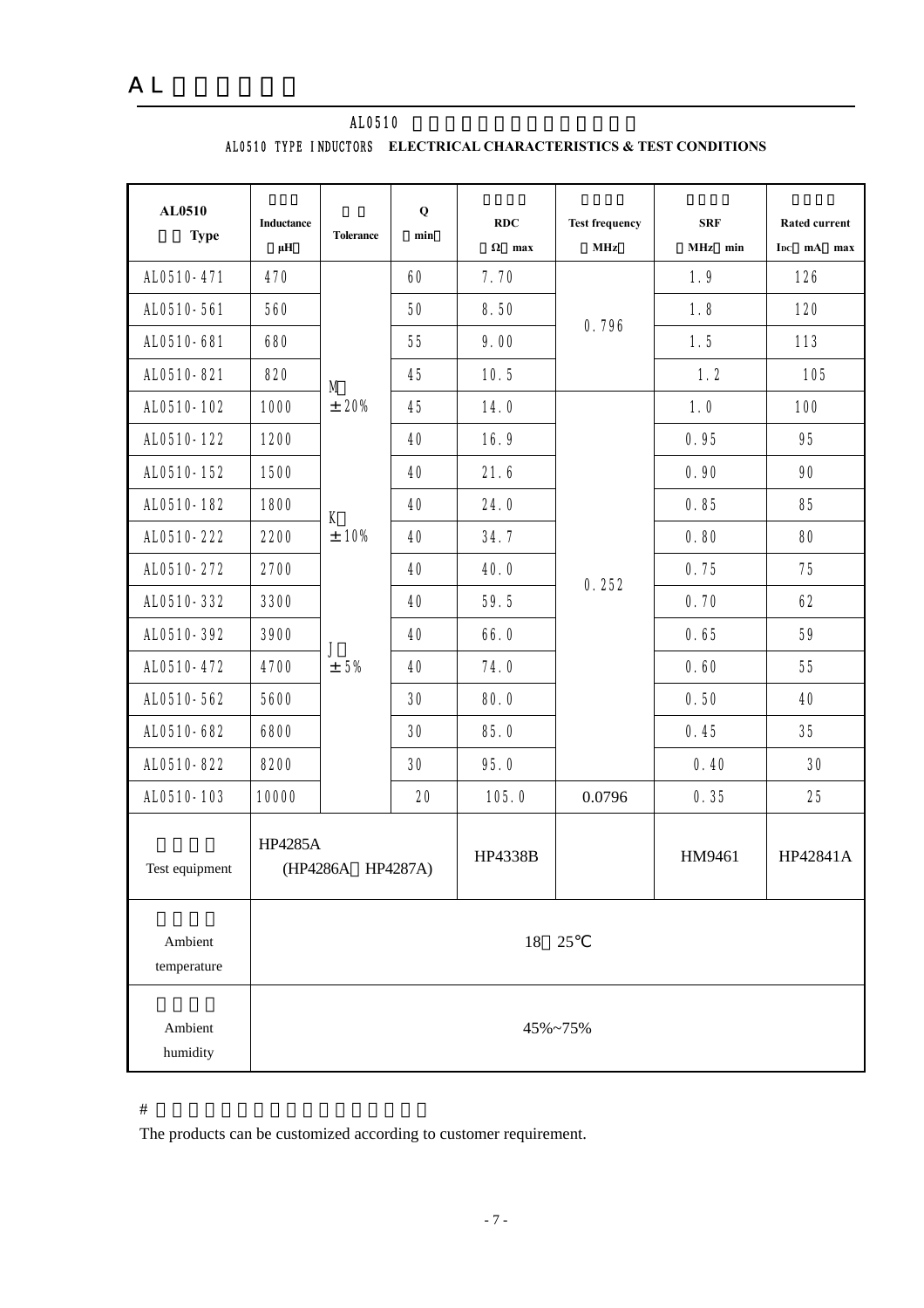### **Taping dimensions Unit mm**



| Tape style         |                      |           | $L1-L2$   |
|--------------------|----------------------|-----------|-----------|
| : 26<br>Tape width | $26 \pm 1.0$         | $0.8$ Max | $1.0$ Max |
| :52<br>Tape width  | $+2.0$<br>$52 - 1.0$ | $1.2$ Max |           |

Tape & reel packaging dimensions